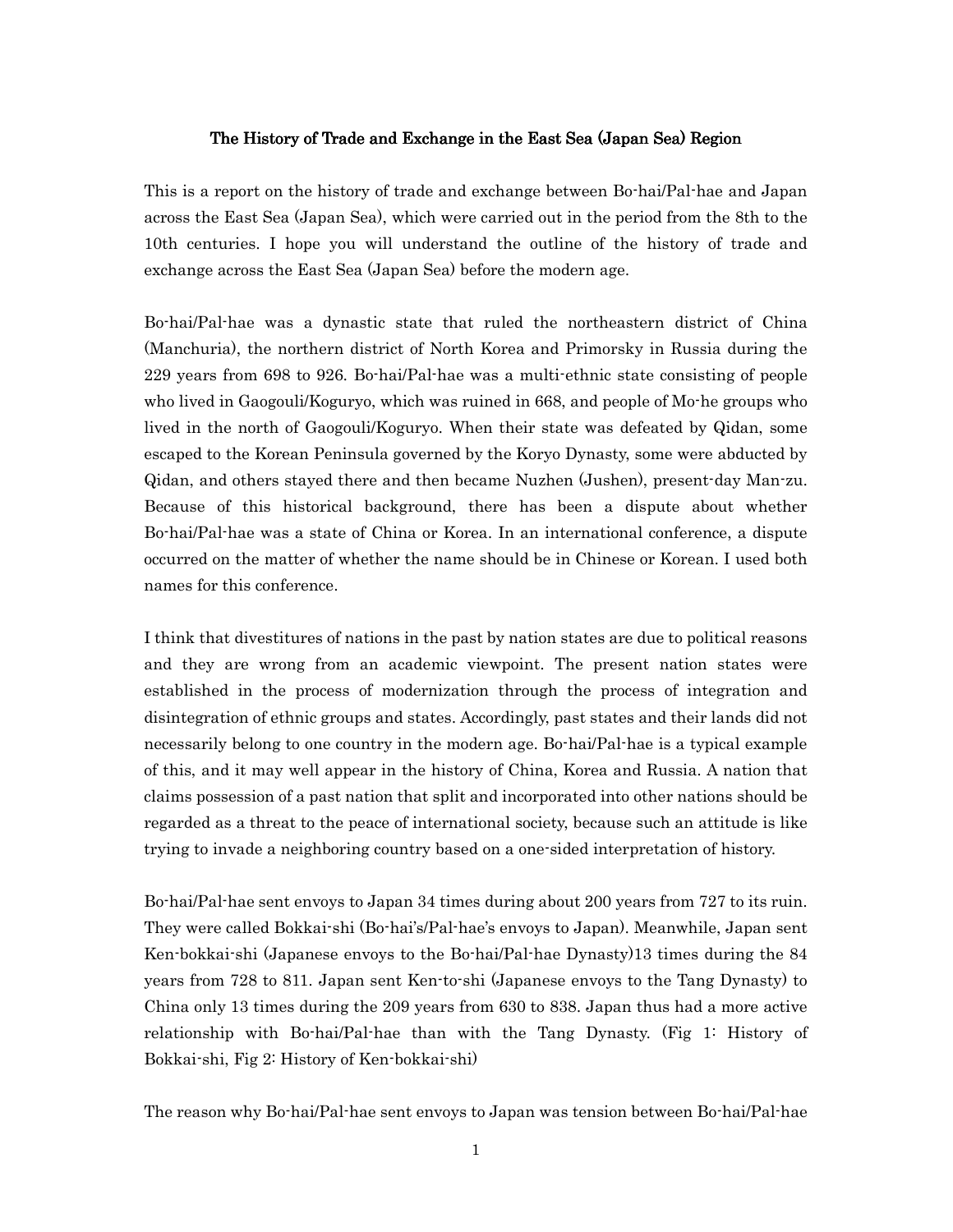and the surrounding states. The first lord of Bo-hai/Pal-hae, Da Zuo-rong / Tae Cho-yong established a state named Zhen/Chin after he left the Tang Dynasty, and belonged to the side of Tujue (Turuk), a nomadic tribe who opposed the Tang Dynasty. However, after Da Zuo-rong / Tae Cho-yong was given the title of King of Bo-hai County from the Tang Dynasty in 713, he changed the name of the state to Bo-hai/Pal-hae and joined the Tang Dynasty side. However, as Bo-hai/Pal-hae continued to expand its territory, it came into conflict with Heishui Mohe to the north and Silla to the south. Heishui Mohe and Silla sent envoys to the Tang Dynasty to improve diplomatic relations. The Tang Dynasty had a friendly relationship with the Silla and the Heishui Mohe, and it nominally owned the land of Heishui Mohe with the name of Heishui Zhou to prevent Bo-hai/Pal-hae from expanding its territory to the north. After that, the relationship between Bo-hai/Pal-hae and the Tang Dynasty worsened. When Qidan belonged to the Tujue (Turuk) side, conflicting with the Tang Dynasty in 730, Bo-hai/Pal-hae made an alliance with Qidan and Tujue (Turuk), and attacked Deng Zhou (present-day Yan-tai) of the Tang Dynasty from the sea. Subsequently, Qidan was defeated by the Tang Dynasty and Tujue (Turuk) was weakened because of Khan's death. Then, Bo-hai/Pal-hae belonged to the Tang Dynasty side and continued a friendly relationship with it, while it was in conflict with Silla, until Bo-hai/Pal-hae was ruined.

It was in the late 720s that Bo-hai/Pal-hae had enemies in the south and north and had a bad relationship with the Tang Dynasty. This prompted Bo-hai/ Pal-hae to send envoys to Japan. Bo-hai/Pal-hae intended to put pressure on Silla by building an alliance with Japan, which was located beyond Silla. As relations between Japan and Silla were worsening, Bo-hai/Pal-hae and Japan had the same interests. The friendly relationship between Bo-hai/Pal-hae and Japan continued, and around 760, Japan planned to attack Silla with Bo-hai/Pal-hae as an ally.

The mission of the envoys changed with the sixth Bokkai-shi, who came to Japan in 762, and the seventh Bokkai-shi, who came in 771. The envoys consisted of military officers until the fifth envoys, but the sixth envoys were civilians. Almost all subsequent envoys except two consisted of civilians. This shows that the mission of Bokkai-shi of forming a military alliance changed. The sixth Bokkai-shi had a mission to propose the cancellation of an attack of Silla. This mission shows a change in Bo-hai/Pal-hae's policy.

Three hundred and twenty-five people came to Japan in the seventh Bokkai-shi, which was the first delegation to consist of such a large number of people. Japan regarded Bo-hai/Pal-hae as a tributary of Japan, so the Bokkai-shi were regarded as tributary envoys for Japanese emperors. In this relationship, the suzerain had to give envoys more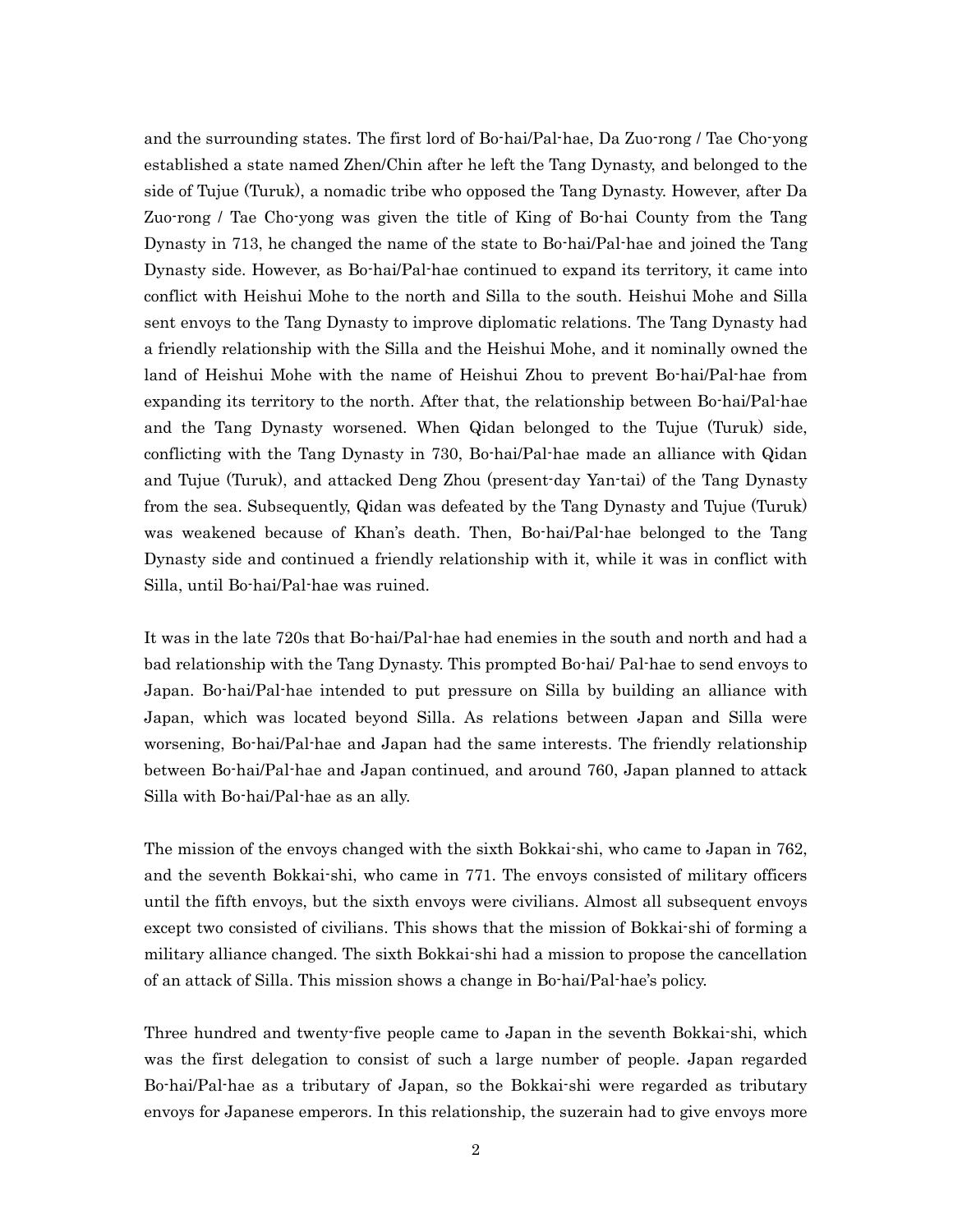gifts than the number it received from them. Individual members of the delegation received gifts from the Japanese emperor according to their official ranks. Accordingly, the more numerous the envoys, the more gifts they received. The envoys who were allowed to come to Kyoto were authorized to trade under the control of the Japanese imperial court. Envoys who did not go to Kyoto and stayed in specified places also conducted trading. Under such circumstances, Fijiwara Otsugu, an executive Japanese officer in those days, called the envoys traders. In addition, Bokkai-shi came to Japan in 823, which was earlier than the interval of 12 years specified by the agreement between the two states. This earlier visit shows that the purpose was trading. The seventh envoy was the first envoy to come to Japan for trading purposes. The mission of Bokkai-shi was changed from the formation of a military alliance to trading in the 760s and 770s.

There were two reasons for this change in this period. The rebellion by An Lushan which arose in 755 led the Tang Empire into a mess, deprived people in the surrounding states of their dignity, and made the international situation in East and North Asia unstable. However, in the 760s, the Tang Dynasty recovered its power and Uyghur established its status as a conqueror of North Asia, a move that stabilized the situation in East Asia. The reason why Japan planed to attack Silla was that the circumstances in Eastern Asia were unstable due to the rebellion by An Lushan, and the reason why Bo-hai/Pal-hae proposed to postpone the plan was international stability in the surrounding area. The relationship between Bo-hai/Pal-hae and the Silla was maintained as it was and the significance of Japanese military and diplomatic force decreased.

Meanwhile, Bo-hai/Pal-hae succeeded in expanding their territory into the north and conquered Mo-he groups other than Heishui Mohe. Bo-hai/Pal-hae formally applied the Zhou-Xian system, a centralized administrative framework, but called the chiefs of the tribes "shuouzhang" to allow them to control their tribes, and included them in the envoys for trading so that they could have opportunities to receive precious goods from foreign states. This system guaranteed their trading business, which they had carried out independently. Since this "Shuou-zhang system" enabled shuouzhangs to keep their power in their areas, they accepted it. This explains the reason why more than half the members of Bokai-shi were shuouzhangs. The fact that chiefs or their representatives joined the delegations explains why the number of envoys increased drastically. The reason that Bo-hai/Pal-hae changed the mission of the envoys to trading was that they wanted to maintain the stable situation in the northern area to ensure their dominance.

Bo-hai/Pal-hae brought Japan special products from Bo-hai/Pal-hae such as fur and leather from animals such as martens, sables, tigers, bears, seals, etc., and gingseng and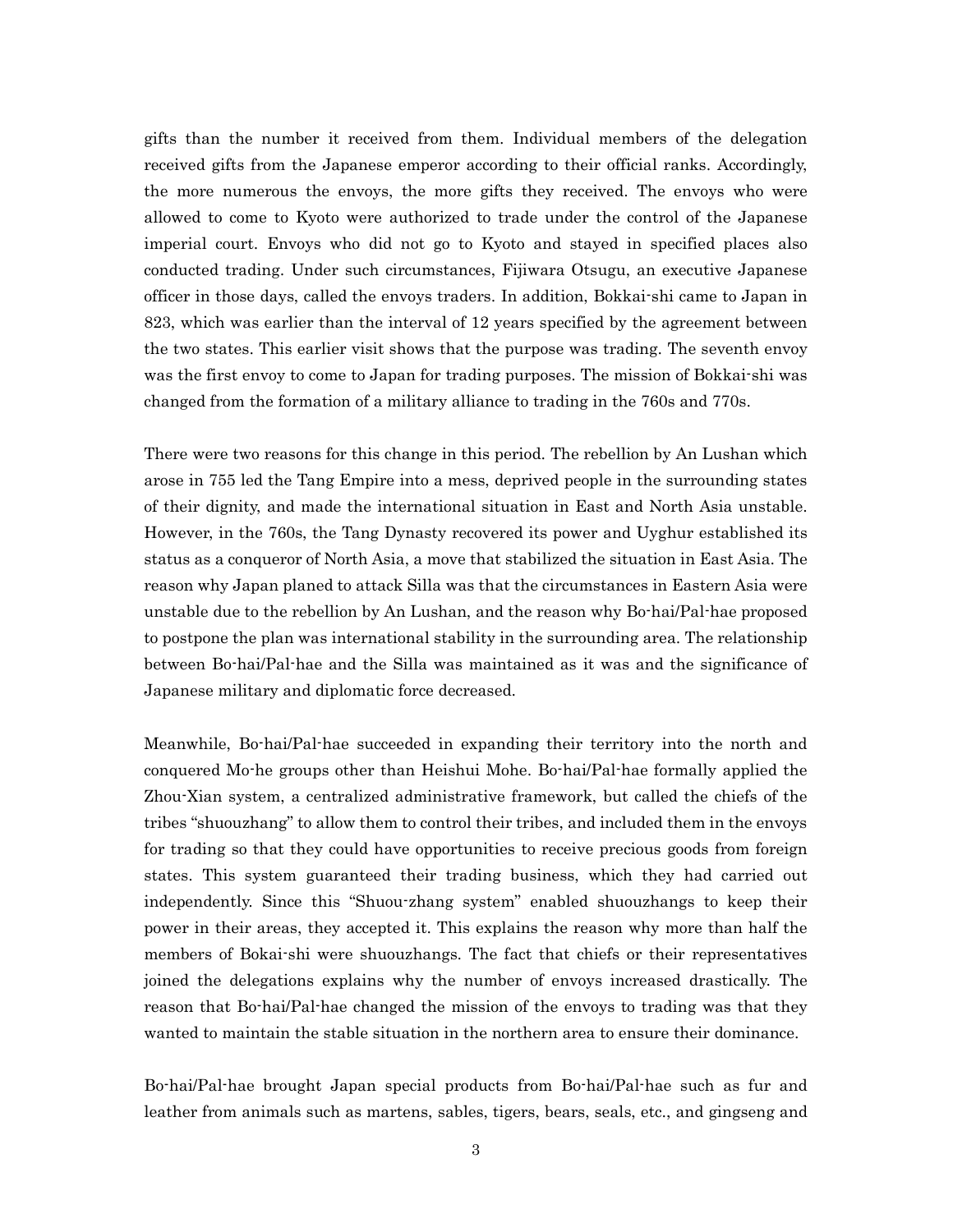honey. The gifts recorded in the literature include almanacs, sutras, books such as collections of poems and compositions from China, musk produced in the southwest of China, cups made of hawksbill turtle which were brought from southern Asia via China. It is known that letters and funds were exchanged between people who visited China as Kento-shi envoys via Bo-hai/Pal-hae, people returned from China via Bo-hai/Pal-hae and Japanese bonzes studied in Tang and Bo-hai/Pal-hae and the Japanese imperial government. These facts indicate that Bo-hai/Pal-hae played an important role in the distribution of people, goods and information between China and Japan. The reason why the interval between Kento-shi envoys was long at the end of 8th century and in the early 9th century was that Japan could receive Chinese goods, culture and information from Bokai-shi without sending envoys on the risky voyage to China. In the 830s, since the number of Silla and Tang Dynasty merchant ships sailing across the East China Sea increased, the Kento-shi system was no longer needed, so it was abolished.

As for the return gifts from Japan, most of them were silk goods such as floss silk and silk fabrics, mineral resources such as gold and mercury, camellia oil and Japanese lacquerware. The main goods traded between Bo-hai/Pal-hae and Japan were fur and silk goods. As the trade between the Tang Dynasty and Uyghur was called "silk horse trade", the trade between Bo-hai/Pal-hae and Japan can be called "silk fur trade".

It was not after the establishment of Bo-hai/Pal-hae that ocean trade and exchange across the East Sea (Japan Sea) started. According to ancient literature and archeological investigation in China and Japan, trade and exchange across the East Sea (Japan Sea) had been carried out before the 8th century. Trade and exchange between Bo-hai/Pal-hae and Japan started under such circumstances.

Since a lot of historical literature has been preserved in Japan, we can confirm some of the ocean routes that were used in those days, such as a route from the south of the Korean Peninsula to Hokuriku via North Kyushu and San'in (Fig.: Shipping route in the mid-7th century (5)) and a route from Hokuriku to Hokkaido via Dewa (Fig.: Shipping route in the mid-7th century (4)). There were many lagoons in the coastal area along the Japan Sea. The sand banks made good ports, which became centers of ocean trade. The fact that there were many ancient ruins near lagoons in the coastal area of the Japan Sea shows that ocean trade using lagoons promoted the collection of property and promoted the growth of local ruling families. In addition, natural conditions in which the Tsushima Current came up along the Japanese archipelago and south winds blew from spring to summer helped envoys' ships sail to the northeast along the coast. While the warm Tsushima current is not quick-flowing, ships could sail against the current following the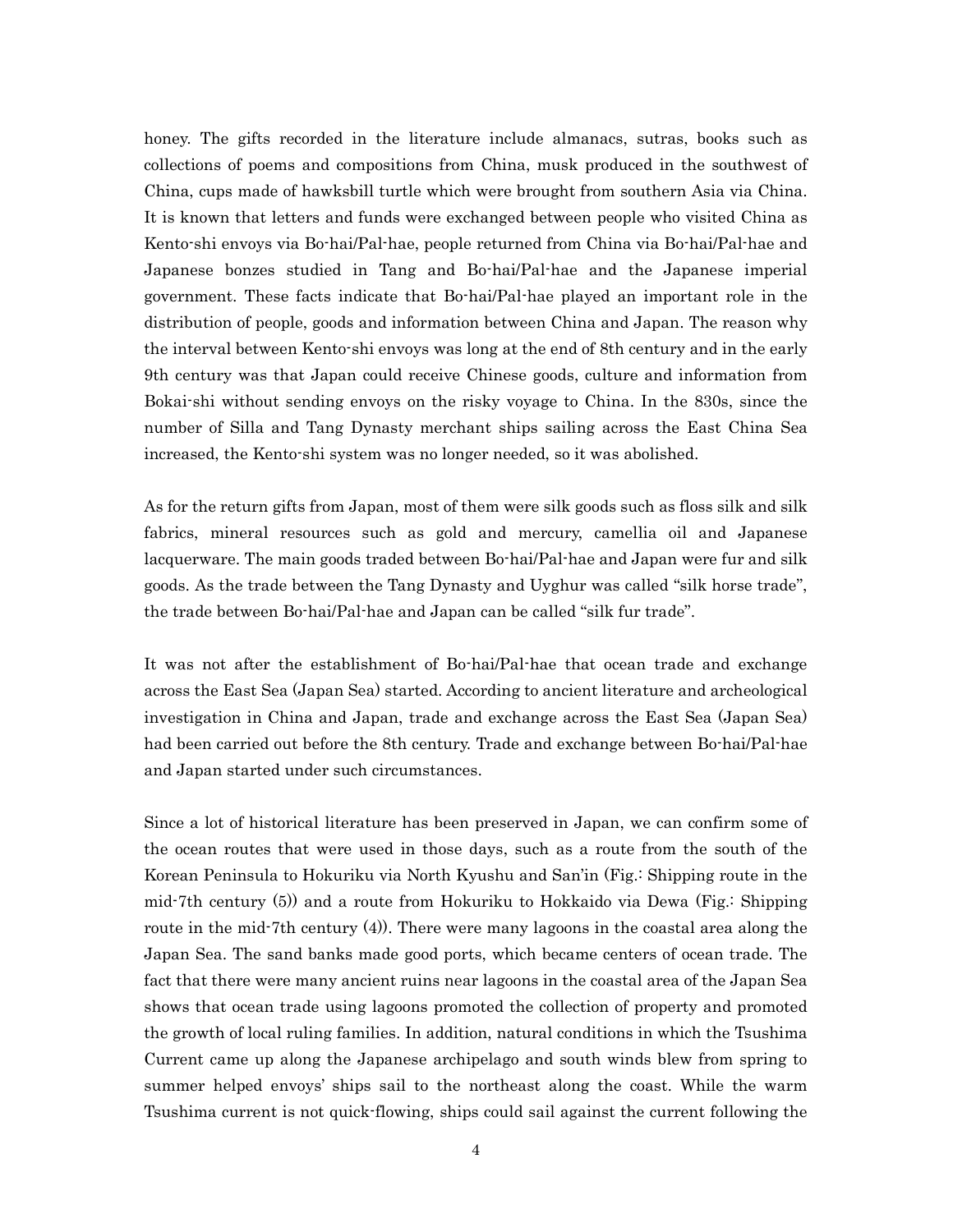northeast wind. It was possible to travel to Japan and back in one year because there were advantageous conditions in the coastal area of the Japan Sea along the Japanese archipelago, which promoted ocean trade.

On the other hand, since there were lagoons and similar geography on the continent, it was not difficult to secure bases for ocean trading as well. Pos'et Port from which Bokai-shi departed, had a narrow inlet that functioned the same way as a lagoon. Although the Liman Current flows to the south along the coastal area of the Japan Sea, it is not difficult to sail against this current as long as there is a leading wind, since it is a weak current. I am not sure about further details because there is no literature about it.

There was a sailing route between Japan and the continent across the Japan Sea in the 6th century. (Fig.: Shipping route in the mid-7th century (3)). This route was used by the delegation from Goguryeo. It is said that the delegation arrived at present-day Kanazawa, in the Hokuriku district, and returned from there to their state. Although the route between the northern area of the Korean Peninsula and Hokuriku is the longest of all the routes across the Japan Sea, the positional relationship between them is northwest to southeast, which is the same direction as the seasonal wind in winter. Since this wind is very strong and the sea tends to be rough, sturdy ships were required to sail at that time of year. However, it was possible to sail the sea as long as there was the technology to build sturdy ships. It is thought that Goguryeo had adequate technology to build sturdy ships, because they conducted exchange with the Southern Dynasty in South China. In summer, it was also possible to return from Hokuriku to the northern part of the Korean Peninsula, because there was a south or southeast wind.

Tinworks excavated from 7th- or 8th-century ruins on the Ishikari Plain of the Shakotan Peninsula show that they were brought from tin mines in the Russian costal area across the ocean because there were no tin mines near the ruins in Japan. This northern route across the East Sea (Japan Sea) was called the "tin road". (Fig.: Shipping route in the mid-7th century (2)) The distance between the two places connected by the route is very short and seasonal winds were not necessary for sailing. It is thought that traders used this route because it did not necessitate the building of a large ship.

In the 8th century, Bokkai-shi envoys arrived at the northern area above the Hokuriku district, in particular at Dewa from summer to fall. In this season, the envoys' ships sailed down from Hokkaido blown by the northeast wind along the Japanese archipelago. They seemed to have used the "tin road". (Fig.: Shipping route in the mid-8th century (2)) Bokkai-shi envoys seem to have sailed along the northern route, which was safer than